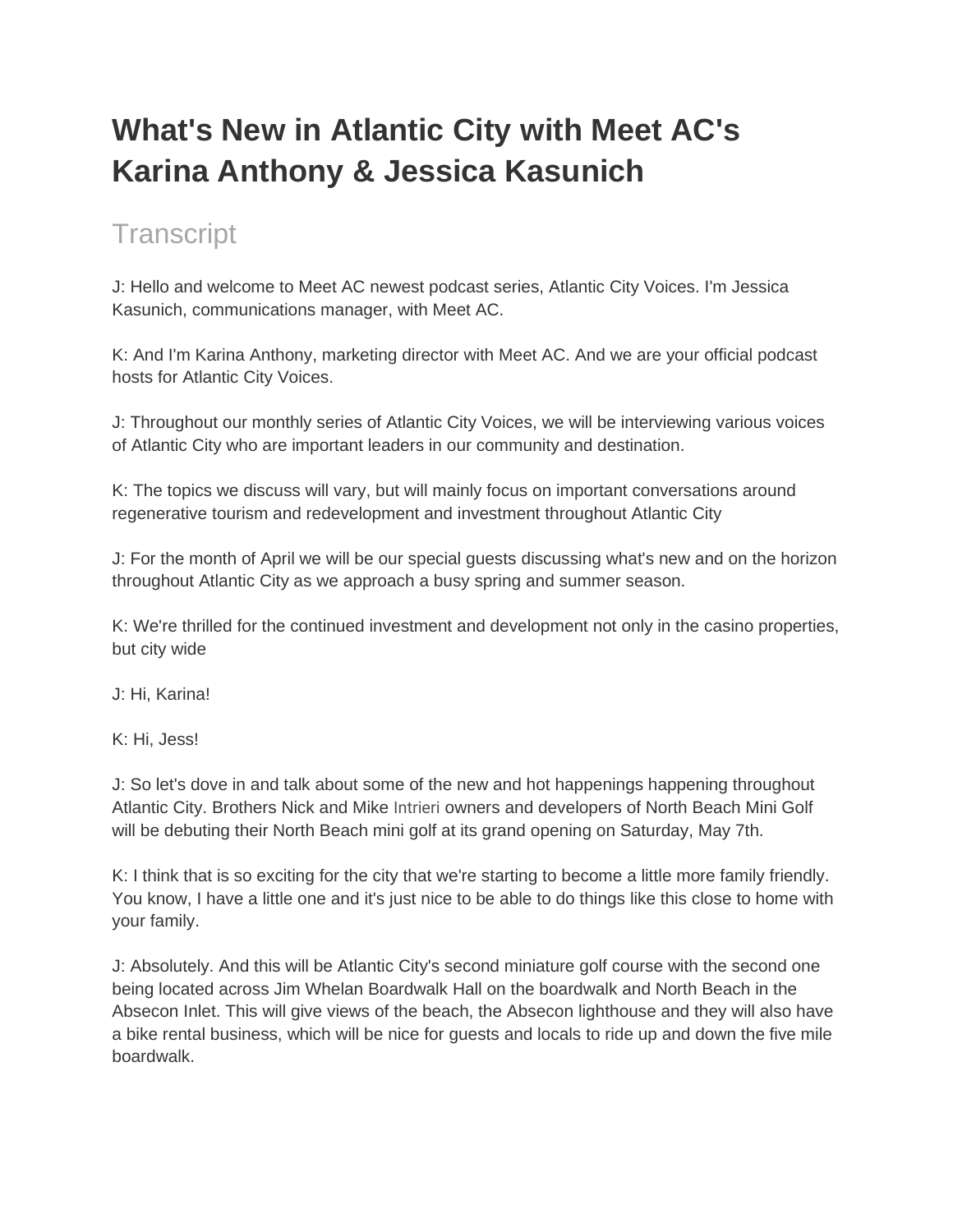K: Absolutely. And right nearby their Showboat Hotels, the raceway Lucky Snake is also slated to open this May. This will be Atlantic City's first indoor go kart racing experience.

J: Yeah. This is so exciting, you know, this is something really diverse and Showboat is really hitting it on the head with family friendly attractions. As they also just recently broke ground on their Island Waterpark, which will be an indoor water park.

K: Yeah. So you can really see that Atlantic City is diversifying offerings that they're giving to the leisure customer, even the business traveler. Maybe now they will decide to bring their family with them for the next meeting or convention. Stay an extra day. There's so much that there will be to do for families now in Atlantic City.

J: Absolutely. And not to mention some of our casino properties are really reinvesting into their products. Bally's Hotel and Casino continues to reinvest with unique and exciting amenities for guests and visitors.

K: Yeah, I think the experiential dining and amenities will be so cool to have The Yard will have a cool beer garden feel. It's just steps from the boardwalk glass structure with retractable sides and roof. I mean, it's just something we have never seen here before in Atlantic City.

J: Yeah, the indoor and outdoor stage for live entertainment will be a hit, especially on the boardwalk, which will draw people in the. Gastropub style menu, along with not to mention their other dining options. Dining on the Six, Gerry Longo's meatballs and martinis you have Water Dog and you also have Guys Fieri. So, you know, Bally's have just been really, really investing in their product and people will really be amazed when they come back and visit in Atlantic City.

K: I think what's really cool about Atlantic City is that it is it is a big city, but we have a small town feel and now we're just adding all of these new elements to our small town by the beach.

J: You're so right. And, you know, it's something that we really hone in on the beach and the boardwalk. And speaking of dining. Tropicana Atlantic City has announced not one, not two, but eight new dining offerings that will appeal to every budget and appetite.

K: Yeah, they have new bar and lounges. Il Verde is beachfront designs. They're also opening a beer hall. They'll have dueling pianos, a Japanese tavern. And I mean, that's really diversifying the the amenities that we're offering here.

J: Yeah. We are so excited for the variety of offerings Tropicana will feature a special specially Il Verde's new location, which will be oceanfront. It doesn't get any better than that. Caesars Atlantic City will also open two well-known dining venues first, we have Hell's Kitchen debuting this summer, which will be the first ever on the East Coast, followed by Nobu Restaurant.

K: You know, I have never been to a Nobu before, but they just seemed so chic and cool. And I was recently in Phenix for a conference, and I went to the nearby town of Scottsdale and they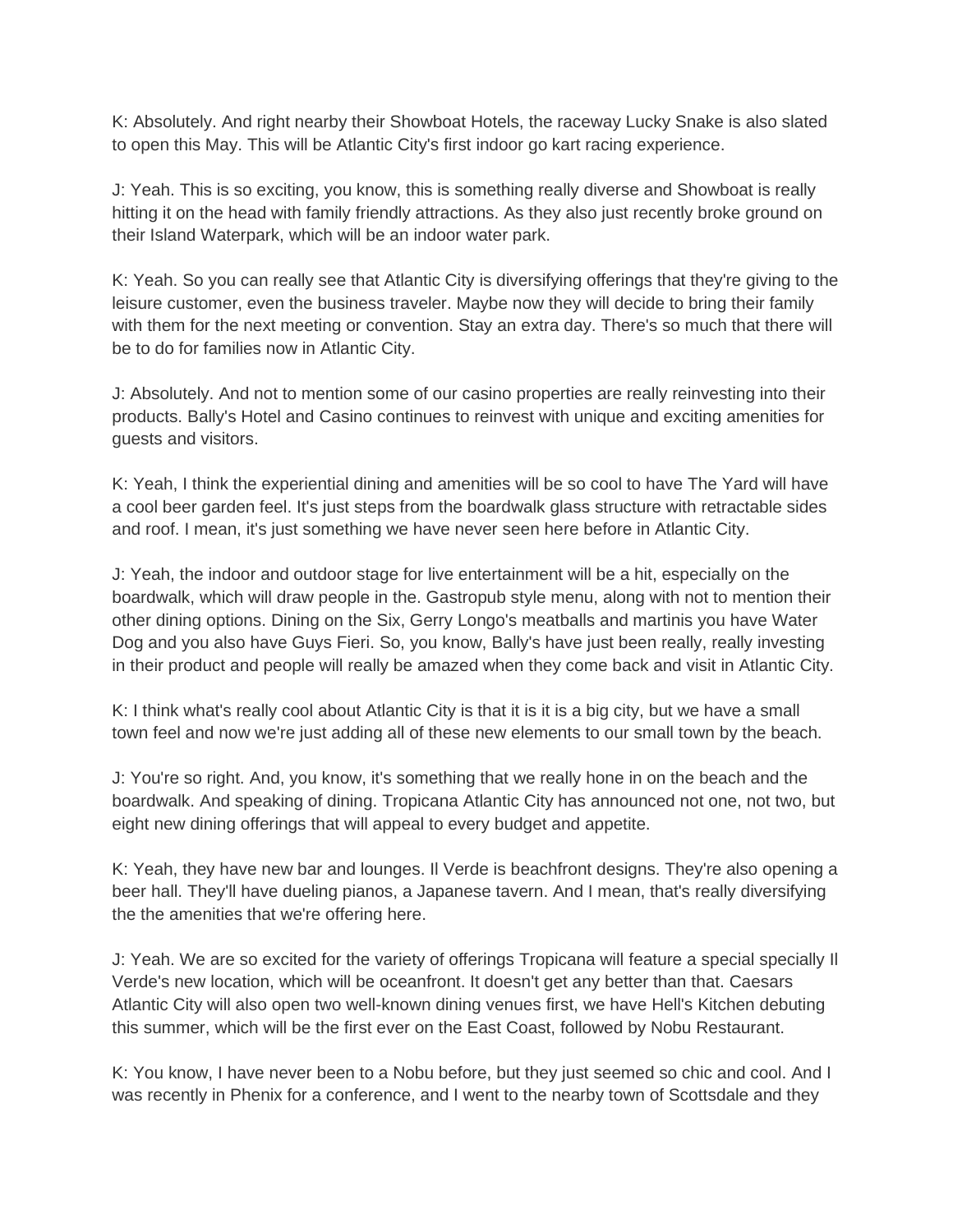had a Nobu. I was able to get in without a reservation. And let me tell you, the vibe is just what I thought. It was very cool. Very chic lounge, like great music, great drinks, great food. I think it's such a wonderful new addition. To Caesars. And they're also adding Nobu Suites, is that right?

J: Yes. A new tower attached to Caesars, which will represent the Nobu brand, which is very exciting. And I have personally have never been to a Nobu restaurant. So it's very exciting in here in Atlantic City.

K: So let's talk entertainment now. Our summer lineup of Headline Entertainment is incredible. And there is something for everyone's liking. I mean, there's beach concerts large shows in arenas and also intimate venues throughout the city.

J: Yeah. I mean, it's just incredible with the Orange Loop Rock Festival, the Tidal Wave music festival on the beach, which draws thousands of people for over three days. And then we have comedians such as Dave Chappelle, Limp Bizkit, who's going back on tour, didn't think we'd see them back on tour. Sting, who I personally saw recently in Las Vegas, and he was incredible. I didn't realize all of the songs that I, I knew of his Alicia Keys and who doesn't love Andre Bocelli,

K: That that is just some stellar entertainment after the, you know, being home for so long and, you know, watching, watching people play music on Zoom, you know, and just kind of not being able to have that type of energy and interaction. I think that's a big deal for people. And we're already seeing some of these shows already sold out.

J: You're so right. You know, I think people really took those live events, whether it was a concert, comedian act, meetings and conventions. They really took those events for granted in the past before COVID hit. And it's so nice to be back at the vibe and the energy, as you say. And I think people are just so excited to be back and a sense of normalcy as we like to say.

K: I agree. And, you know, and I do think that the casino properties as well as the event organizers are taking a responsible approach to, you know, reopening these types of events and inviting people back. And now, you know, there is certain types of crowd control and people can feel that they are still having fun, but in a safe and responsible way.

J: Absolutely. Slowly but surely, we're getting there and there's hope for the future.

K: I agree. I like that. I like the word hope. The Atlantic City Sports Commission continues to grow and evolve within the next month basketball tournament and running events will descend into Atlantic City.

J: Yeah, we have several basketball tournaments at the Atlantic City Convention Center, along with many, many running events, you know, the LPGA Golf. And then one of our favorites will be returning in July. JJ Fish Week, Jimmie Johnson's Quest for the Ring Fishing Championship Week so come on out and see the big fish reeled in at the Golden Nugget.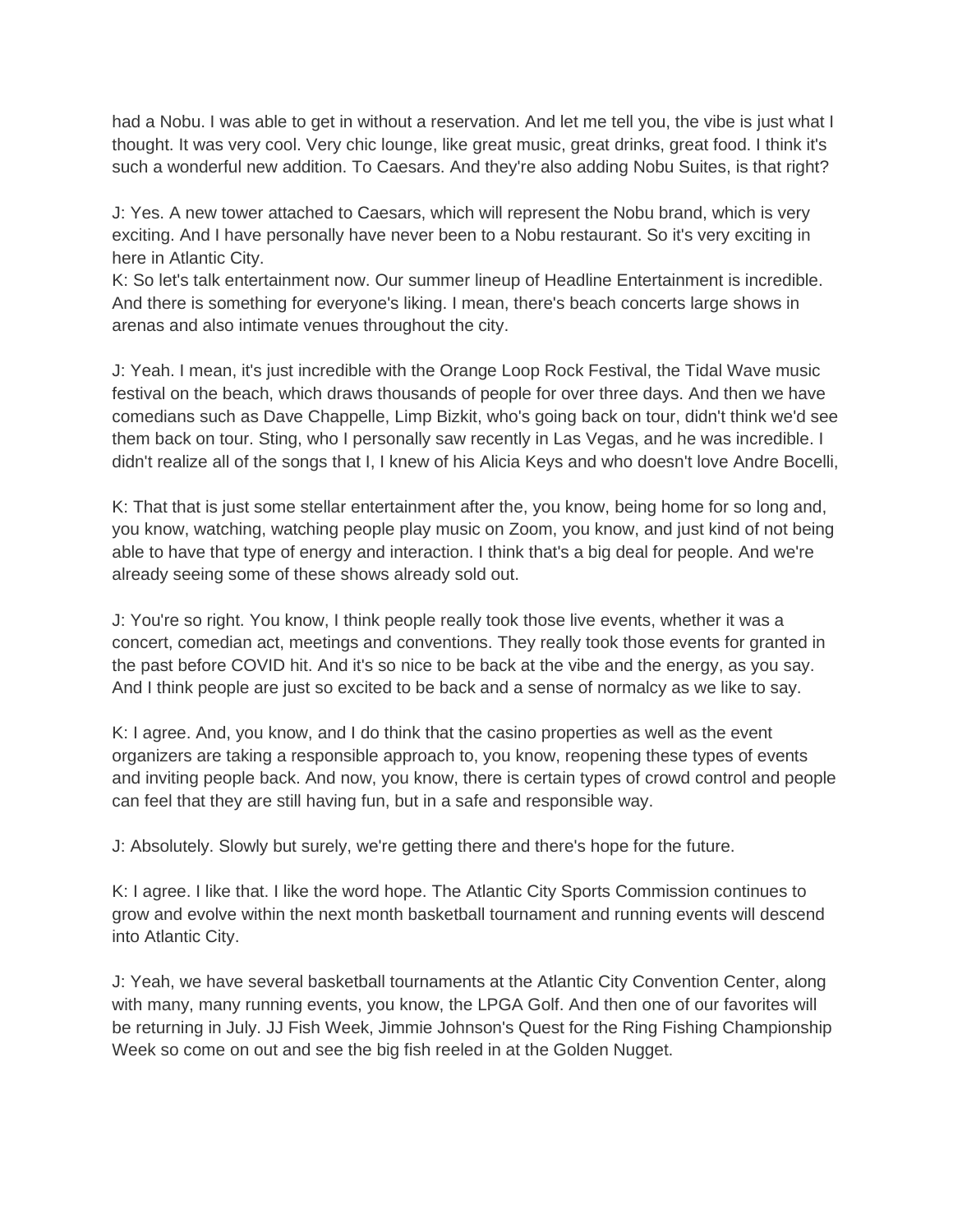K: Yeah. As the weather warms up, you're seeing lots of people get outside, lots of events outside. You know, we're thankful that here at the beach we have lots of wide open spaces for all kinds of events, and the sports groups are certainly taking advantage of them.

K: Yes, we are so fortunate of our wide open spaces and our natural elements here. We have also welcomed back meetings and conventions to the Atlantic City Convention Center. We're looking forward to the business network of offshore wind next week at the Atlantic City Convention Center, the New Jersey Apartment Association Conference in May, followed by the Police Security Expo in June. These are three big events that we're looking forward to hosting. We will be welcoming back NJAA and Police Security Expo. The Business Network Offshore Wind will be the first time in Atlantic City. So we're very excited as wind energy is a very popular topic right now.

K: That is exactly right. It is certainly important to regenerative tourism, which we are talking about so much. We have a wind farm here in Atlantic City and it is so appropriate that Business Network of Offshore Wind is meeting here in Atlantic City very soon.

J: Additional citywide development includes Stockton University who recently broke ground on phase two of their Atlantic City campus, which will feature a residential dormitory expansion. And this project is set for completion in 2023. Stockton really saw a demand for their campus to grow in Atlantic City. And it's very exciting to have the students here in Atlantic City, especially so close to the travel and tourism industry.

K: And we are excited to partner with Stockton for some education programs for planners that will be coming up soon. Atlantic Care broke ground on a \$30.3 million medical arts pavilion. The CRDA donated the land at the corner of Ohio and Atlantic Avenues, valued at \$3 million to Atlanta Care. It has pledged an additional 15 million in grant funding towards the project and this facility will enable land and care to expand the care provides. And also we're looking forward to it being a teaching hospital here in Atlantic City.

J: I can't believe how fast this building has gone up. Almost done with it and it's very exciting to see.

K: It is. It's exciting to see how a lot of things are taking shape in Atlantic City. And it's really, you know, changing how the landscape looks here.

J: Yeah, people are coming in and, you know, back in the day used to be like, oh, plans were announced. Nothing happened, but not anymore. Plans are announced. Shovels are going in the ground and things are happening.

K: They sure are we're moving and grooving here AC. As we wrap up, one of our favorite questions we like to ask our podcast guests is their top three favorite restaurants to dine at and i Atlantic City. And now we get to tell you our favorites. So, Jessica, what are your top three favorite restaurants here in AC?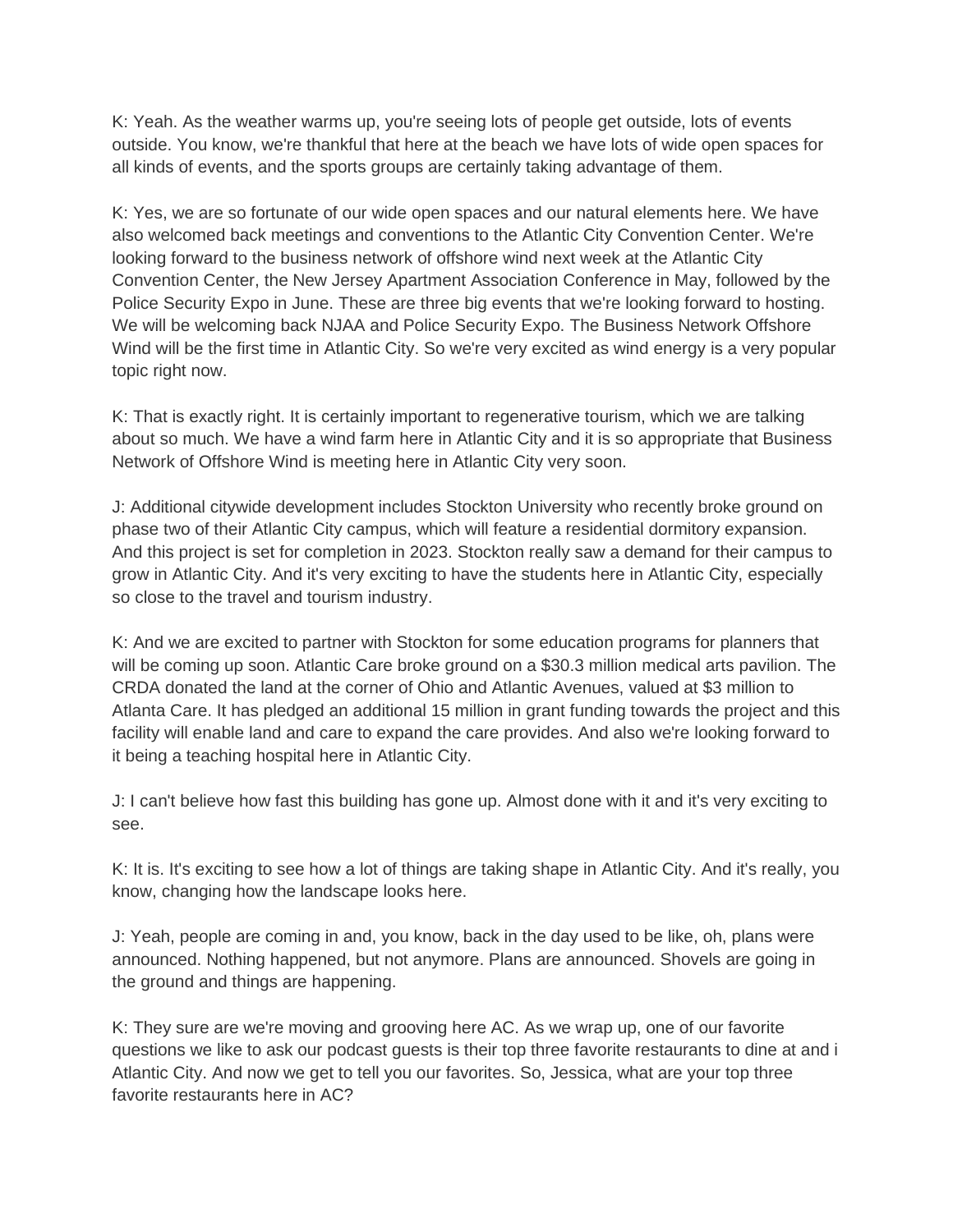J: Okay. So this is such a hard one for me. And I always get this ask this question from family and friends because they know how connected I am to Atlantic City. But I will give you my top three. They're a little different. Some are in casino properties, some are not. So my top three, one being Kuro at Hard Rock it's a Japanese Asian style cuisine. Then you have Cafe 2825, which I think that may be on your list to Karina you know you can't go wrong with their Italian food you. Oh gosh it's just my mouth is watering talking about it you know protip grab their tableside experiences if you can the homemade burrata, the cheese wheel, the blueberry cheesecake. You know, when you hear of blueberry cheesecake you're like, oh really? But this is something that I've never had before. And then Karina and I just actually saw that they're debuting a I believe it's a chocolate mousse, espresso cheesecake, Karina.

## K:Oh, yeah.

J: It looks to die for. But anyway, onto my third and final is Rhythm and Spirits located on the Orange Loop. If you haven't been there for brunch, please, please go. There are menu with chef Kevin Cronin is just absolutely amazing. And he'll wow you with different menu items that will be available.

K: Well, you definitely have one of my favorites on there. You have to go to Cafe 2825 when you're here in the city. It's just it's an Atlantic City landmark, first of all. And second of all, it's family owned and you just feel special when you're in there. It's a very small restaurant, but you just feel like you've almost been transported back in time. And it's really some of the best Italian food I've ever tasted. And you're right about that, that blueberry cheesecake, it is just to die for. Next, I know you like this spot too, is Docks.

J: Yes. Docks is a favorite of mine as well.

K: It's, you know, owned by the Dougherty family, and they have a few restaurants within the city, and the seafood is just stellar. The cocktails are perfect. If you want a really fantastic dirty martini, go there. They have a super fun happy hour, but you have to get there. Is it 4:00 or 5:00?

J: It starts or o'clock, and I would recommend getting there around 3:30 you may just be waiting in a line outside, but it is so worth it that.

K: That's exactly right. Yeah. Get there. Get a seat at the bar, get some oysters. They'll have the piano playing.

J: Love the panio.

K: It's such a nice experience. And then this restaurant has been around for a long time. It's Izakaya in Borgata, and it is just so fun. It's got a fun vibe. It's got great, a great sushi menu, great cocktails, you know, it's a nice spot for if you want to have a little celebration, it's got a, it's